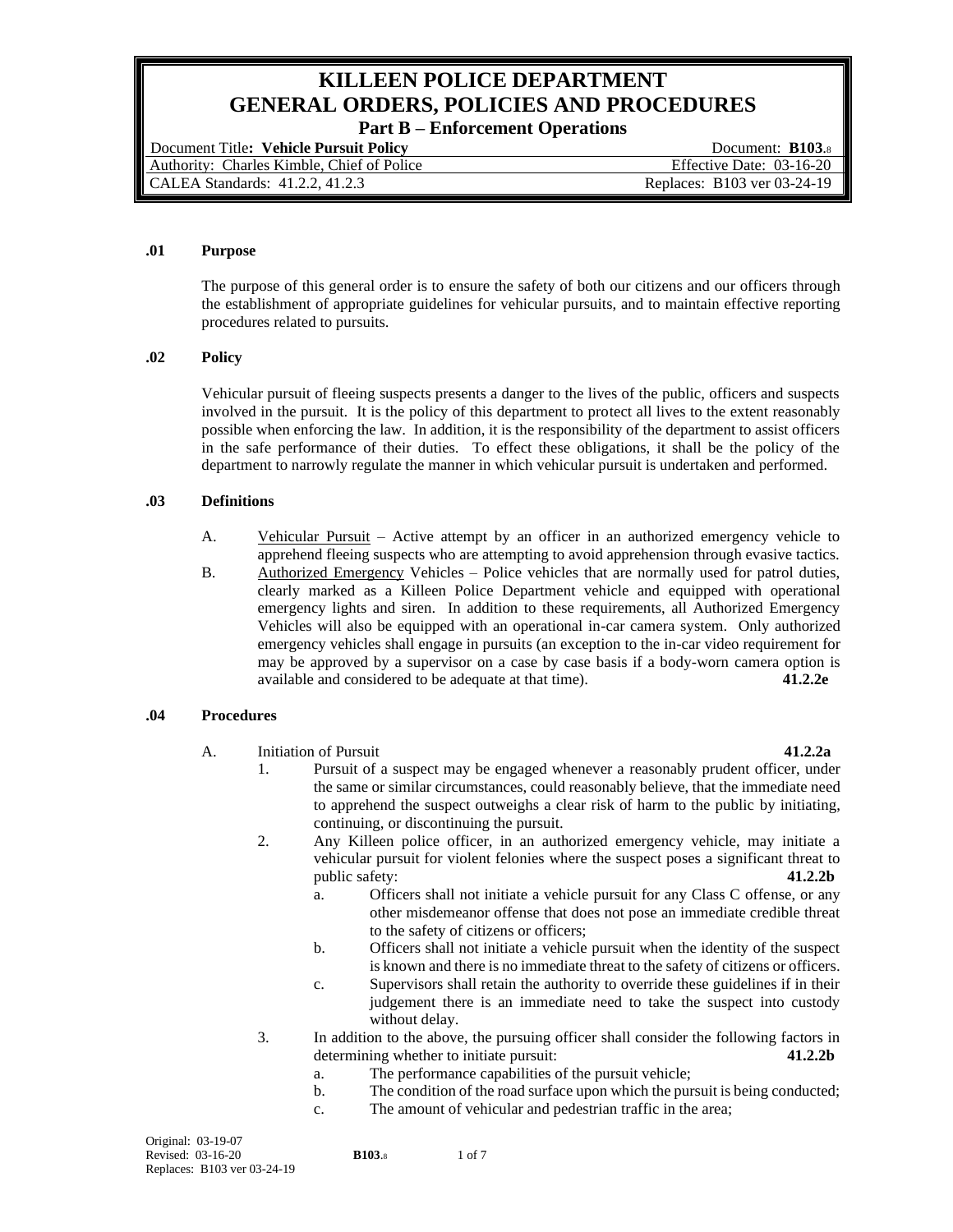- d. Weather conditions; and
- e. The nature and seriousness of the criminal offense or traffic violation giving rise to the attempt to stop.
- B. Pursuit Officer Responsibilities **41.2.2c**

- 1. The pursuing officer shall immediately notify communications personnel by radio broadcast that a pursuit is underway. The primary or in some instances the secondary officer shall provide communications personnel with the following information:
	- a. Unit identification;
	- b. Location, speed and direction of travel of the fleeing vehicle;
	- c. Description and license plate number, if known, of the fleeing vehicle;
	- d. Number of occupants in the fleeing vehicle, and descriptions, where possible; and
	- e. Offense(s) for which the suspect is being pursed
- 2. Failure to provide this information to communications personnel may result in an immediate decision by a field supervisor to order termination of the pursuit.
- 3. The primary pursuit unit shall reduce the level of pursuit to that of support or backup unit when another unit is assigned primary pursuit responsibility for any reason.
- 4. Any primary or backup unit sustaining damage to or failure of, essential or emergency vehicular equipment during pursuit shall not continue in the pursuit. The unit shall immediately notify communications personnel.
- C. Secondary Unit Responsibilities **41.2.2d**

- 1. The secondary unit is defined as the second vehicle, or back up unit, involved in the pursuit and is the primary back up officer to the pursuit-initiating officer.
- 2. The backup officer responding to the pursuit will become the secondary pursuit vehicle. The backup officer will notify the dispatcher of their unit designation, current location, and estimated time of arrival.
- 3. The secondary pursuit vehicle will assume the responsibility for radio communications upon joining the pursuit.
- D. Bell County Communications Center has agreed to the following protocol **41.2.2f**
	- 1. Upon notification that a pursuit is in progress, Bell County Communications Center dispatcher shall immediately confirm that a field supervisor is aware of the pursuit and the initial information surrounding the pursuit circumstances.
	- 2. During the pursuit, the BCCC dispatcher will be responsible for:
		- a. Receiving and recording all incoming information about the pursuit and the pursued vehicle;
		- b. Controlling radio communications and maintaining clear the radio channels from non-emergency calls;
		- c. Obtaining criminal record and vehicle checks of the suspect information as received;
		- d. Coordinating and dispatching assistance units under the direction of the field supervisor; and
		- e. Notifying neighboring jurisdictions, where practical, when pursuit may extend into other jurisdictions.
- E. Field Supervisor Responsibilities **41.2.2g**

# 1. Upon notification that a vehicular pursuit is in progress, the field supervisor shall make a radio broadcast identifying himself as the supervisor assuming control of the pursuit. Their responsibility includes monitoring and controlling the pursuit as it progresses.

- 2. Unless already aware, the field supervisor shall immediately contact the pursuitinitiating officer or BCCC to determine the following information:
	- a. Unit Identification;
	- b. Offense(s) for which the suspect is wanted;
	- c. Location, speed and direction of travel of the fleeing vehicle;
	- d. Number of occupants in the fleeing vehicle
- 3. The field supervisor shall continuously review the incoming data to determine whether the pursuit should be continued or terminated.

Original: 03-19-07 Revised: 03-16-20 **B103**.8 2 of 7 Replaces: B103 ver 03-24-19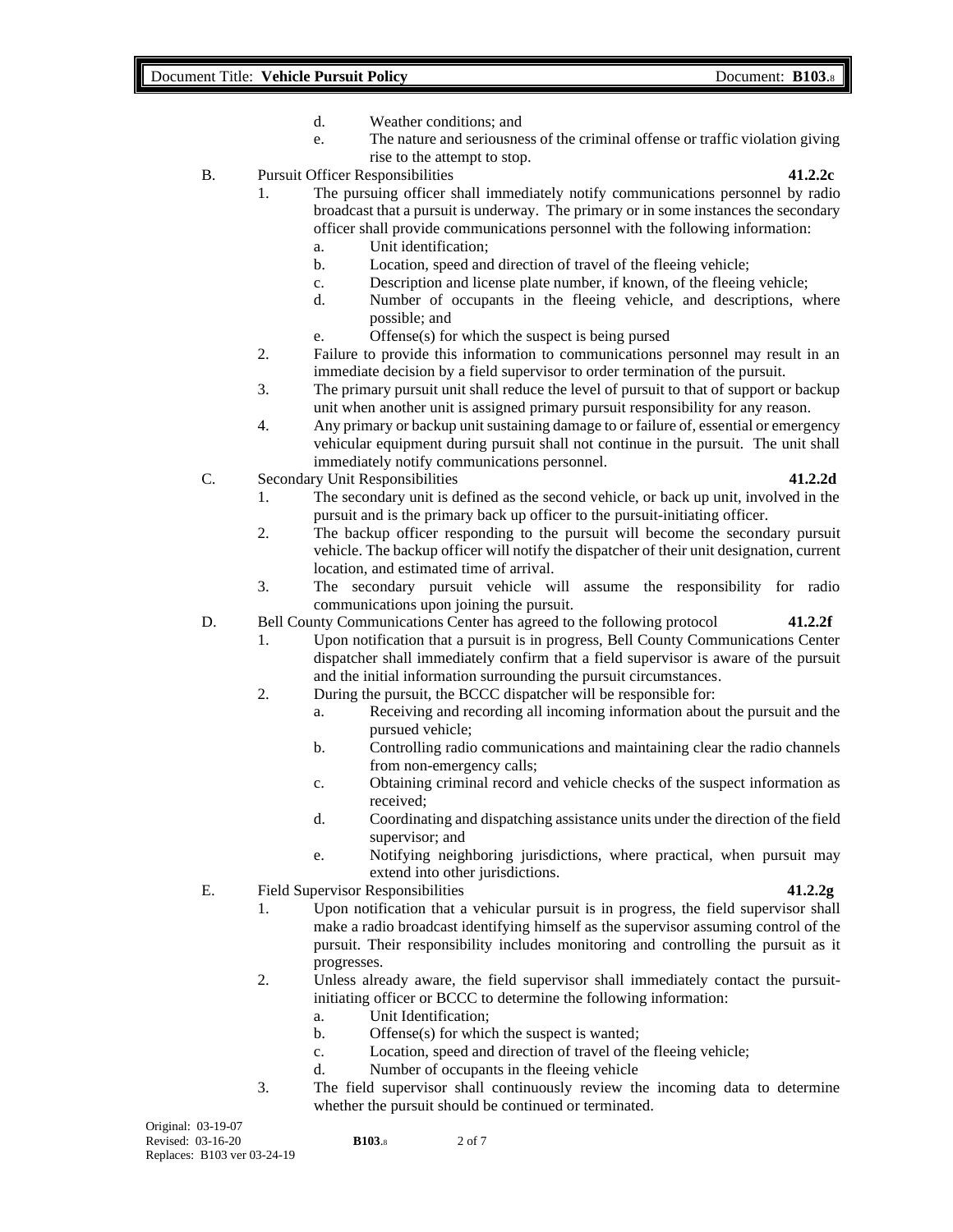- 4. In controlling the pursuit incident, the field supervisor shall be responsible for coordination of the pursuit as follows: **41.2.3d**
	- a. Direct pursuit vehicles into or out of the pursuit
	- b. Re-designation of primary, support or other backup vehicle responsibilities
	- c. Approval or disapproval to leave jurisdiction to continue pursuit
	- d. Approval or disapproval for the deployment of tire deflation devices and roadblocks
- 5. The field supervisor may approve and assign additional vehicles to assist the pursuit vehicles based on an analysis of:
	- a. The nature of the offense that initiated the pursuit,
	- b. The number of suspects and any known propensity for violence,
	- c. The number of officers in the pursuit vehicles,
	- d. Any damage or injuries to the assigned primary and backup vehicle or officers,
	- e. The number of officers necessary to make an arrest at the conclusion of the pursuit, and
	- f. Any other clear and articulated facts that would warrant the increased hazards caused by an increased number of pursuit vehicles.
- 6. The supervisor will respond to the scene of the termination of all pursuits unless there are extenuating circumstances that would prohibit their immediate response.
- F. Traffic Regulations During Pursuit
	- 1. Each unit authorized to engage in vehicular pursuit shall be required to activate all emergency equipment prior to beginning pursuit.
	- 2. Officers engaged in pursuit shall, at all times, drive in a manner exercising due care and caution for the safety of themselves and all other persons and property within the pursuit area.
	- 3. Officers are permitted to suspend conformance with normal traffic regulations during pursuit as long as reasonable care is used, and the maneuver is reasonably necessary to gain control of the suspect.
- G. Pursuit Tactics
	- 1. Unless expressly authorized by a field supervisor (as stated above), pursuits shall be limited to one primary unit and one secondary unit or backup vehicle. Officers are not permitted to join the pursuit team or follow the pursuit on parallel streets unless expressly authorized by the field supervisor directing the pursuit. This does not preclude the use of additional units at interception points. The intercept unit shall not enter the pursuit unless by orders of the ranking uniformed supervisor available at the time of the pursuit.
	- 2. Pursuing units shall stay as close behind the fleeing vehicle as safety will allow. Officers may not intentionally use their vehicle to bump or ram the suspect's vehicle, nor shall shots be fired at a fleeing vehicle unless an occupant of the vehicle has used, or is using or attempting to use, deadly force on an officer or other persons, and return fire by officers would not present a danger to innocent bystanders. **41.2.3a**
	- 3. Authorized emergency vehicles transporting civilian passengers or prisoners shall not engage in pursuits. This rule does not include departmental employees. **41.2.3a**
- H. Termination of Pursuit **41.2.2h,i**
	- 1. A decision to terminate pursuit may be the most rational means of preserving the lives and property of both the public and the officers and suspects engaged in pursuit. Pursuit may be terminated at any time by the pursuing officer, the field supervisor or higher chain of command of the department. If the pursuing officer decides it is necessary to terminate the pursuit for any reason listed in section 3 below, a field supervisor or higher commanding officer may order continuation of the authorized pursuit if exceptional circumstances exist that would indicate the failure of apprehending the suspect poses a greater risk to officers or the public in the future.
	- 2. Officers ordered to discontinue pursuit shall do so immediately, regardless of the nature of the offense.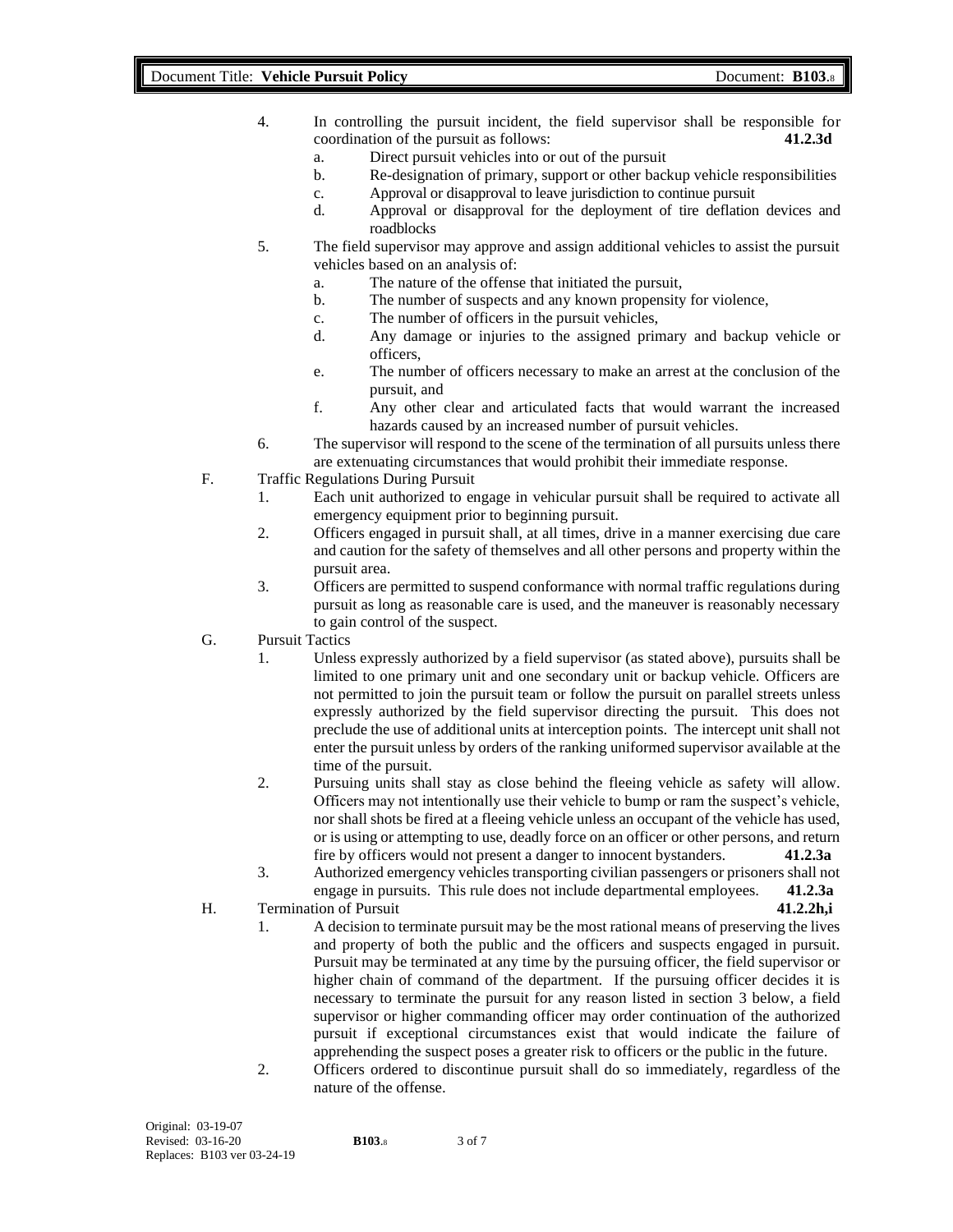3. A pursuit shall be immediately terminated in any of the following circumstances, as determined by the pursuing officer, field supervisor in charge of the pursuit or higher commanding officer:

- a. Weather or traffic conditions substantially increase the danger of pursuit beyond the worth of apprehending the suspect;
- b. The distance between the pursuit and fleeing vehicles is so great that further pursuit is futile;
- c. The danger posed by continued pursuit to the public, the officers, or the suspect is greater than the value of apprehending the suspect;
- d. The pursuing officer is able to establish the identity of the fleeing suspect and termination of the pursuit would not pose a greater threat to public safety than the delayed apprehension of the suspect;
- e. The fleeing suspect drives in a direction opposite to the flow of traffic on a divided highway.
- 4. The pursuing officer shall relay this information to communications personnel, along with any further information acquired, which may assist in an arrest at a later date.
- 5. File a report explaining the pursuit circumstance and reasons for termination.
- 6. In cases where the termination of the pursuit results in the immediate apprehension of the suspect, the pursuit-initiating officer or any other officers having substantial direct involvement in the pursuit shall not, whenever possible, have first contact with the suspect. Backup or support units will be responsible for initially approaching the suspect, and for the suspect's physical restraint and custodial arrest, in order to avoid the effects of post-pursuit syndrome in the pursuing officer.
- I. Inter-jurisdictional Pursuits **41.2.2j**

- 1. The pursuing officer shall notify communications when it is likely that a pursuit will continue into a neighboring jurisdiction.
- 2. The unit originating the pursuit, one additional unit and a supervisor, as designated by the supervisor in charge of the pursuit, shall be the only Killeen Police Department units involved in the actual pursuit itself once it leaves the city limits. Coordination with other agencies will be accomplished through communications personnel unless unit to unit contact is possible. The pursuit shall be terminated if radio communication cannot be maintained. The supervisor in charge of the pursuit may, when legitimate circumstances dictate, authorize more than two units to continue the pursuit. The supervisor must assure that adequate units are available for calls in the City of Killeen when units are engaged in out-of-city pursuits.
- 3. In the case where a pursuit originates in another jurisdiction by another agency, and enters the City of Killeen, the communications personnel shall coordinate with the incoming agency unit. Once authorized by a supervisor, Killeen Police Department units may, while the pursuit remains within the city limits, assist the other agency's units as needed. If the initiating agency discontinues the pursuit, Killeen units will also disengage unless specifically authorized to continue by the supervisor. All other rules governing pursuits shall be followed, to include any determination to continue the pursuit outside of our jurisdiction.

## **.05 Use of Tire Deflation Devices**

- A. The only tire deflation device authorized for use by the Killeen Police Department is the *Stop Stick* manufactured by *StopTech, Ltd*. **41.2.3b**
- B. Tire deflation devices are authorized for use or deployment only under the following circumstances: **41.2.3a,b**
	- 1. Critical Incidents Hostage-takers and barricaded persons generally will not be allowed to become mobile or leave the incident scene, the Incident Commander may consider deploying physical blockades of roads or the use of tire-deflation devices to hinder attempts to flee.
	- 2. Vehicle Pursuits The primary purpose for deployment of the tire deflation device is the safe ending of vehicle pursuits, while placing paramount importance on the safety

| Original: 03-19-07          |               |        |
|-----------------------------|---------------|--------|
| Revised: 03-16-20           | <b>B103.8</b> | 4 of 7 |
| Replaces: B103 ver 03-24-19 |               |        |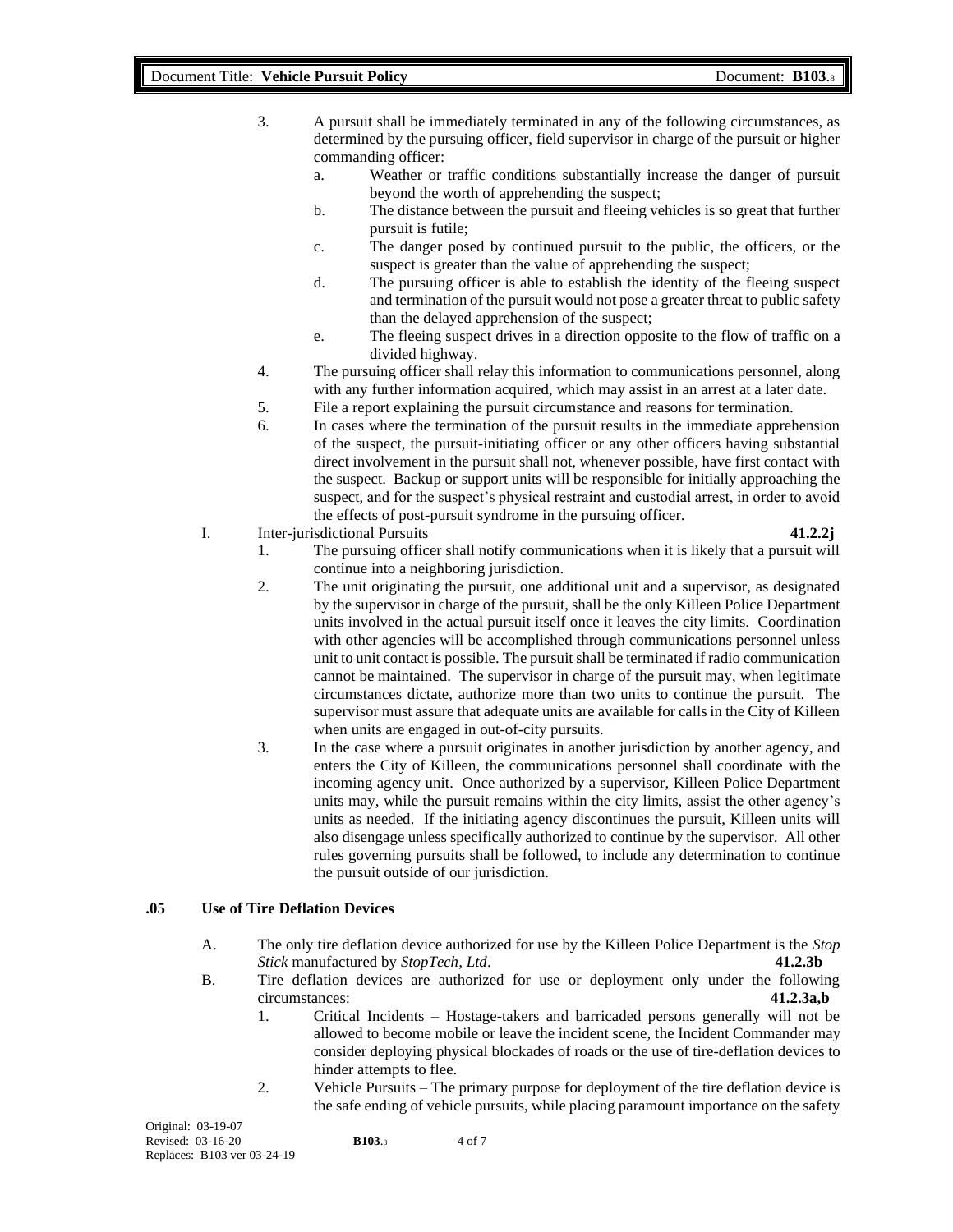of officers, the public and the suspects. Tire deflation devices may only be deployed after the field supervisor directing the pursuit has granted authorization.

- C. *Stop Sticks* are to be used only on passenger cars and trucks or commercial vehicles. Under no circumstances will they be deployed on vehicles having less than four road wheels. **41.2.3b**
- D. Deployment of *Stop Sticks*: **41.2.3b**
	- 1. No officer may deploy the *Stop Stick* unless the following criteria are met:
		- a. The officer has completed mandatory training (see General Order A308) as established by the manufacturer, in the recommended method of use for the *Stop Stick*. **41.2.3 c**
		- b. The pursuing officers have been made aware of, and acknowledge that the device is being deployed. The broadcast will include the location and any other pertinent information available.
		- 2. *Stop-Stick* deployment will comply with training protocol. Specific points of consideration include but are not limited to:
			- a. Vehicle placement prior to deploying the device.
			- b. Officer positioning to ensure the safest deployment method and provide the greatest protection for the officer deploying.
		- 3. Once deployed, the officer shall stay with the deployed device and will not return to other duties until the device is safely recovered and stored. The officer will not resume or participate in the pursuit unless directed to do so by the supervisor monitoring the pursuit.
		- 4. If the pursued vehicle strikes the *Stop Sticks*, the deploying officer shall:
			- a. Complete the *Stop Stick, Ltd*. "Pursuit Reporting Form" online at [http://www.stopstick.com/home/pursuit-reporting.](http://www.stopstick.com/home/pursuit-reporting)
			- b. Print and attach a copy of the form to the officer's supplement. **41.2.3 e** c. *Stop Stick* Disposal
			- - (i) Turn in the used Stop Stick to the Technology Unit for disposal.
				- (ii) If the pursued vehicle struck the device and subsequently crashed, causing serious bodily injury or death, the deploying officer shall enter the *Stop Stick* into the Evidence and Property Unit as evidence.
				- (iii) If a unique situation occurs, a supervisor may authorize a *Stop Stick* to be placed into evidence until determined if it is of evidentiary value.
		- 5. Supervisors shall review each use of the *stop sticks* to determine adherence with training protocol and the requirements of this policy and ensure the data is reported to the watch lieutenant for inclusion in the AIMS report. **41.2.3 d,e**

# **.06 Pursuit Reporting 41.2.2k**

- A. Pursuit reporting identifies trends, improves training and officer safety, and provides timely information for the department.
- B. The Pursuit Reporting form and database is available in the AIMS program.
	- 1. Access is by password only; authorization can be obtained through the Internal Affairs Unit.
	- 2. The lieutenant filing the Pursuit Report is responsible for the secondary review and data entry by creating the report.
	- 3. Entry into the data file is accomplished by logging in to AIMS, selecting "Incident Reporting" and choosing the pursuit module.
- C. A Pursuit Report is required anytime an officer actively engages in a vehicular pursuit directly or as an act to render assistance to another agency engaged a pursuit.
- D. When a vehicular pursuit (as defined by this policy) is engaged upon by an employee of this agency, it will be documented in the Pursuit Report form and an offense report.
	- 1. The report will identify the primary and support officers involved in the actual pursuit, the duration and route of the pursuit, how the pursuit was terminated, whether an accident resulted, whether any employee or citizen was injured, and whether medical treatment was administered before or after incarceration.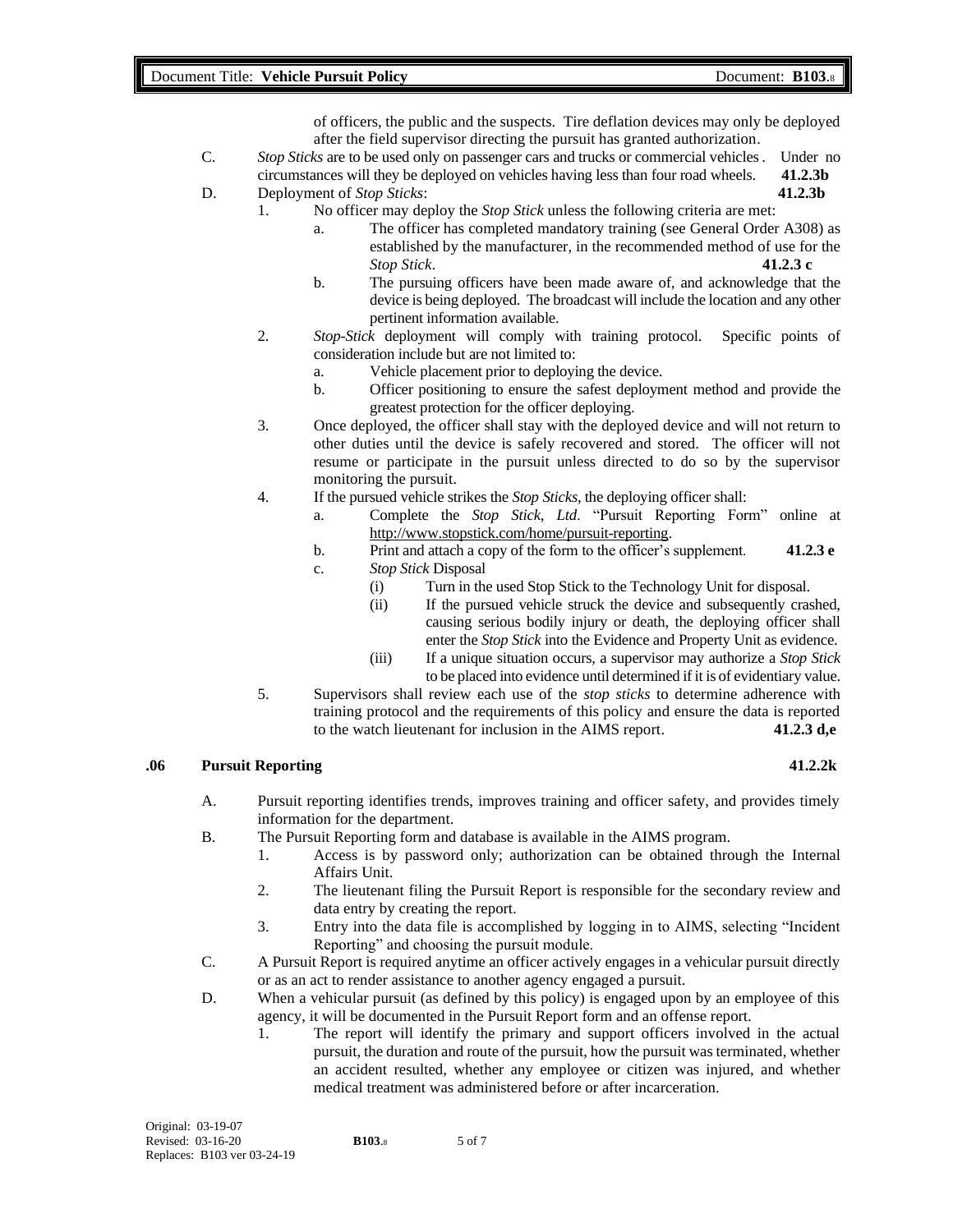- 2. If no arrests are made, a Pursuit Report form will be completed and documented therein.
- 3. An offense report with the appropriate offense title will be completed indicating the details of the pursuit. Officers involved in the pursuit, and the supervisor directing the pursuit, will file a supplement report detailing their actions and observations while involved in the pursuit incident.
- E. If injuries occur during or as the result of a pursuit and the injuries require medical treatment, the on-duty supervisor will be immediately notified. The on-duty supervisor will be responsible for ensuring the following:
	- 1. Citizen Injuries
		- a. Immediate medical attention will be sought;
			- b. If possible, photographs of the injury will be taken and made part of the report.
	- 2. Employee injuries:
		- a. Immediate medical attention will be sought;
		- b. The employee's immediate supervisor will be notified;
		- c. Photos of the injuries will be taken and made a part of the report.
		- d. Whenever an employee of this department is injured or killed, his residence address and telephone number will not be filled in on the incident report.
	- 3. Notifications per department policy will be made.
	- 4. Each employee with knowledge of the incident will write a supplement.
- F. All Pursuit reports will be entered in the AIMS database and an RMS link or e-mail notification will be sent to the Internal Affairs Unit.
- G. Medical Treatment Any time an officer is involved in a pursuit, and it results in obvious bodily injury or an apparent injury that would require medical attention, the officer will either request EMS to treat the person, or will transport the person to an appropriate medical facility for treatment.
- H. Review Process: **41.2.2k**

- 1. The supervisor in charge of the pursuit is responsible for the initial review of each pursuit (including a vehicle inspection) and subsequent report.
- 2. The supervising lieutenant is responsible for the secondary review of all pursuits (including the video) conducted by his personnel; he will enter the pursuit into the AIMS database.
- 3. The responsible Division Commander will conduct a tertiary review the incident and compile a Pursuit Packet. The packet will contain copies of all reports, any related documents as well as copies of any pertinent media to include both video and audio recordings, and it will be forwarded to the Internal Affairs unit where it will be retained for an minimum of three years from the date of the incident. The Pursuit Packet will be maintained separately from disciplinary files.
- 4. The Internal Affairs Unit is responsible for an Annual Analysis of the department's pursuit policy, reporting procedures and pursuit data. The intent of the documented analysis is to determine whether there are policy, training, equipment, or discipline issues, which should be addressed. The report will be submitted to the Chief of Police for approval during the first quarter of each calendar year. **41.2.2l**

# **.07 Report Protection**

The Pursuit Report data is not part of an officer's personnel file and is not protected from disclosure on that basis. However, the information may be protected from disclosure for other reasons such as pending litigation or entries related to juvenile subjects, mental illness or attempted suicide. Appropriate reasons for nondisclosure will be asserted in response to open record requests and subpoenas. Purely statistical information derived from the data that do not contain information identifying any of the participants may also be considered public information.

## .08 Pursuit Policy Training